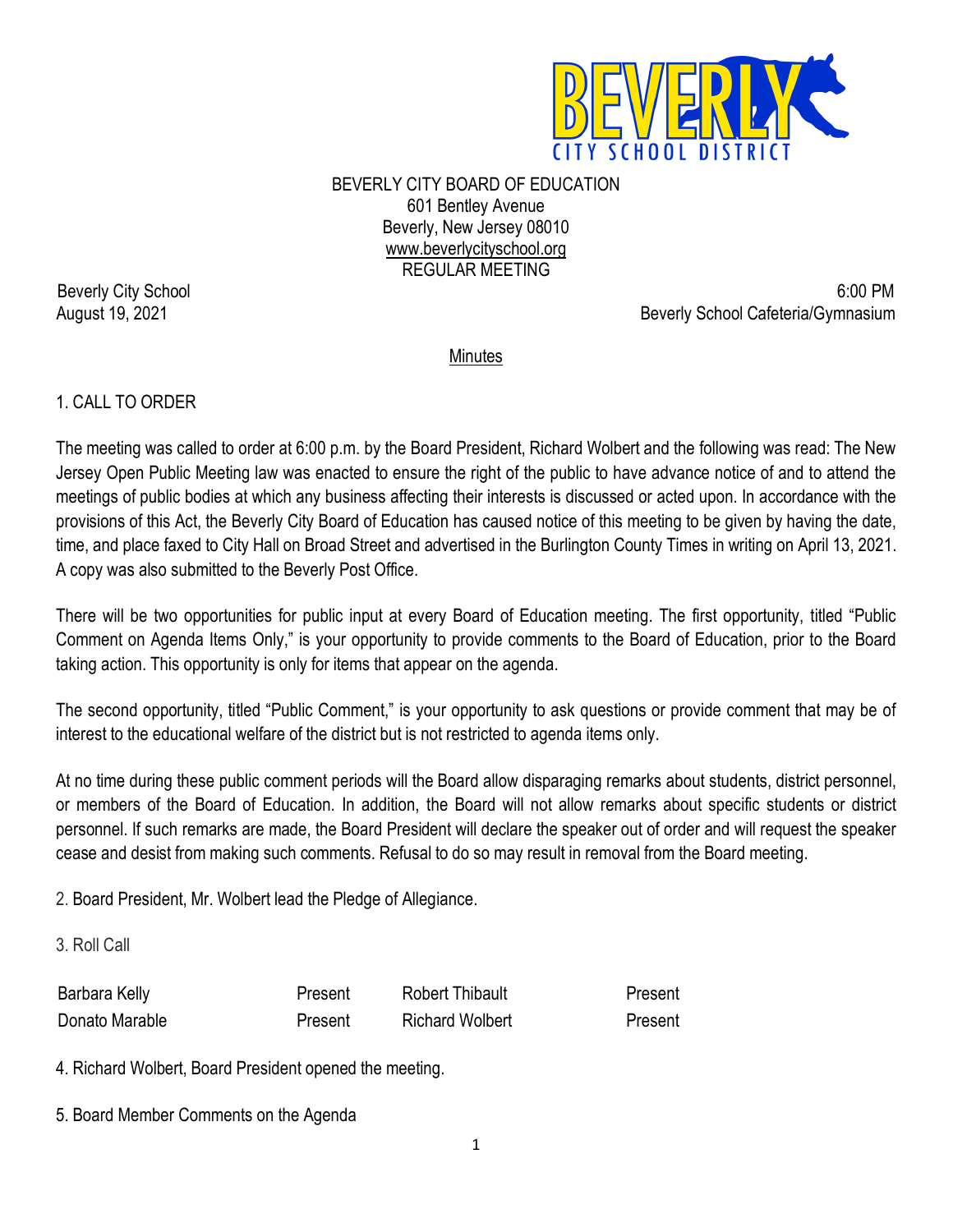

There were no board comments on the agenda.

6. Public Comment on Agenda Items Only

There were no public comments on the agenda.

7. A motion was made by Barbara Kelly and seconded Donato Marable by to approve MOTION: BE IT RESOLVED, that the Board of Education approve the regular meeting minutes for July 15, 2021.

Roll Call

| Barbara Kelly  | √ffirmative | Thibault<br>Robert |  |
|----------------|-------------|--------------------|--|
| Donato Marable |             | Richard Wolbert    |  |

# MONTHLY FINANCIALS/CONTRACTS:

8. A motion was made by Donato Marable and seconded by Barbara Kelly to approve the following action items A through C will be considered under consent agenda. Any item that requires further discussion may be pulled from the consent agenda and acted upon separately.

A. [MOTION: To approve the purchase orders in the amount of \\$1,187,520.16](http://www.beverly.k12.nj.us/bcs/Member%27s%20Area/Board%20Only/Board%20Attachments/Item%23%209D%20March%202015%20PO%20List.PDF?1426684290) for the month of August 2021.

B. MOTION: BE IT RESOLVED, that the Board of Education approve the bills totaling \$357,452.81 for the month of August 2021 to be paid, and the Secretary and the President be hereby authorized and directed to draw orders on the Treasurer for the payment of same.

[C. MOTION: To approve the gross payroll wages](http://www.beverly.k12.nj.us/bcs/Member%27s%20Area/Board%20Only/Board%20Attachments/Item%23%209F%20Gross%20Payroll%20March%202015%20Agenda.pdf?1426684353) for the pay period ending July 15, 2021 in the amount of \$40,397.51 and for the pay period ending July 31, 2021 in the amount of \$48,564.74 in the total amount of \$88,962.25 for the month of July 2021.

Roll Call

| 'hara Kellv<br><b>Bar</b> | ∶R∩hen<br>nipault  |  |
|---------------------------|--------------------|--|
| Donato Marable            | Wolbert<br>Richard |  |

### FINANCIALS/CONTRACTS:

9. A motion was made by Barbara Kelly and seconded by Robert Thibault to approve the following action items A through F will be considered under consent agenda. Any item that requires further discussion may be pulled from the consent agenda and acted upon separately.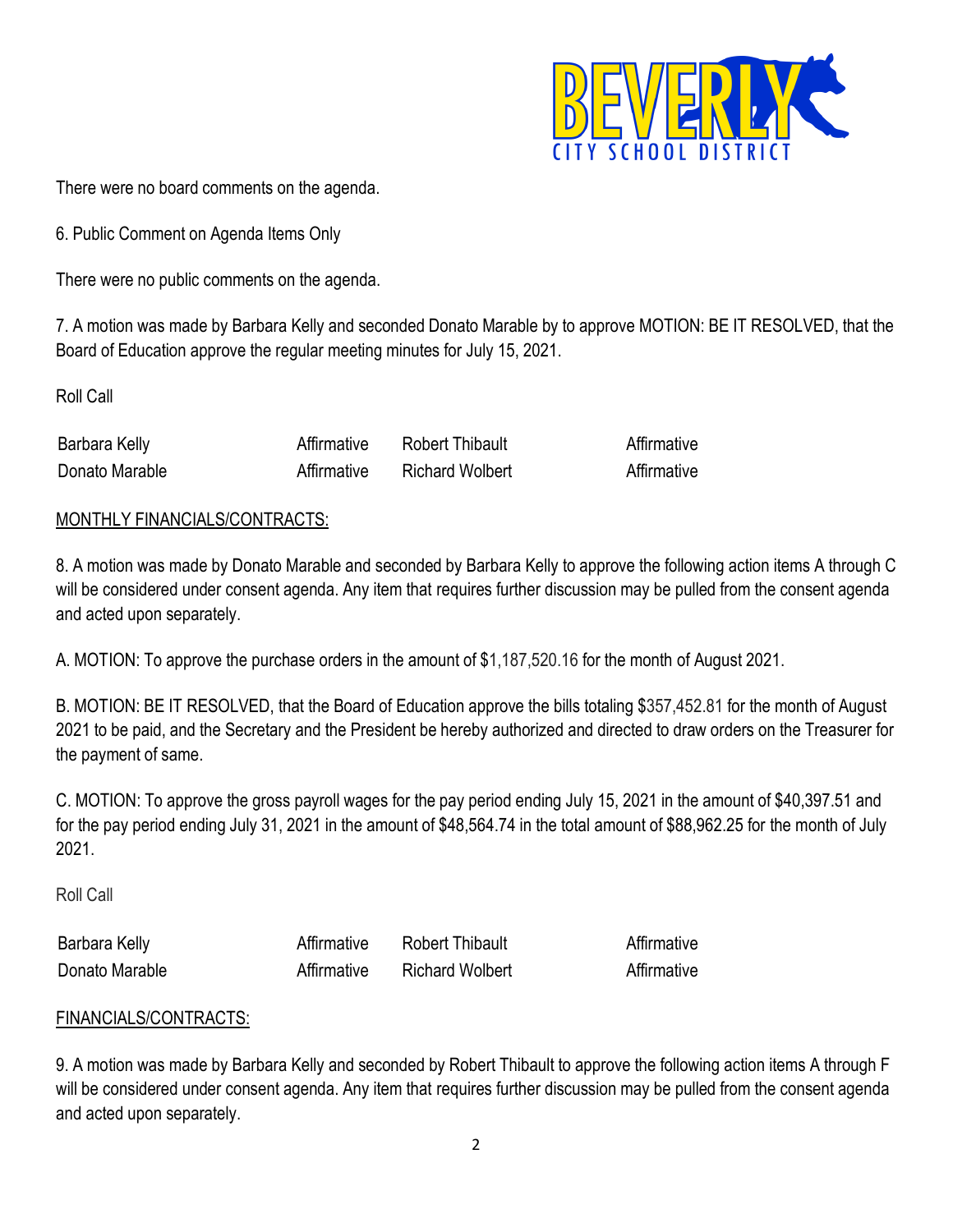

A. MOTION: To approve the following 2020-2021/2021-2022 school year tuition for out-of-district placement:

| <b>School</b>              | # of Students | Cost        | <b>Effective</b>   | <b>Comments</b>                                             | <b>Total</b> |
|----------------------------|---------------|-------------|--------------------|-------------------------------------------------------------|--------------|
| <b>BCSSSD</b>              | 4             | \$5,834.00  | ESY                | $1:1$ Aid                                                   | \$23,336.00  |
| <b>GCSSSD</b>              |               | \$4,500.00  | ESY                |                                                             | \$4,500.00   |
| Cinnaminson                | 2             | \$2,426.00  | ESY                |                                                             | \$4,852.00   |
| <b>BCIT</b>                | 53            | \$3,587.00  | 9/1/2021-6/30/2022 | (student count based on a 4<br>year average of ASSA counts) | \$190,111.00 |
| Cinnaminson High<br>School |               | \$45,285.00 | 9/1/2021-6/30/2022 |                                                             | \$45,285.00  |
| Cinnaminson High<br>School |               | \$43,437.00 | 9/1/2021-6/30/2022 |                                                             | \$43,437.00  |

B. MOTION: BE IT RESOLVED, that the Board of Education approve the Board to authorize George M. Gahles, Business Administrator to be added as a signer on the General Account.

C. MOTION: BE IT RESOLVED, that the Board of Education approve the Logmein contract for the 2021-2022 school year in the amount of \$839.99.

D. MOTION: BE IT RESOLVED, that the Board of Education approve Leah McLaughlin Rueda, Smiling Speech, to conduct Bilingual Spanish Speech and Language evaluations in the amount of \$700.00 per evaluation on an as needed basis.

E. MOTION: BE IT RESOLVED, that the Board of Education approve Spiezle Architectural Group's amended professional services agreement for the new module classroom addition in the amount of \$25,950.00

F. MOTION: BE IT RESOLVED, that the Board of Education approve the following REVISED substitute pay rates for the 2021-2022 School Year:

Custodian - \$16.50 per hour \$17.50 per hour (with Black seal)

Roll Call

| Barbara Kelly<br>$\sim$ 100 $\sim$ 100 $\sim$ 100 $\sim$ 100 $\sim$ 100 $\sim$ 100 $\sim$ 100 $\sim$ 100 $\sim$ 100 $\sim$ 100 $\sim$ 100 $\sim$ 100 $\sim$ 100 $\sim$ 100 $\sim$ 100 $\sim$ 100 $\sim$ 100 $\sim$ 100 $\sim$ 100 $\sim$ 100 $\sim$ 100 $\sim$ 100 $\sim$ 100 $\sim$ 100 $\sim$ | R∩h≙rt          | auve |
|-------------------------------------------------------------------------------------------------------------------------------------------------------------------------------------------------------------------------------------------------------------------------------------------------|-----------------|------|
| Donato Marable                                                                                                                                                                                                                                                                                  | Richard Wolbert |      |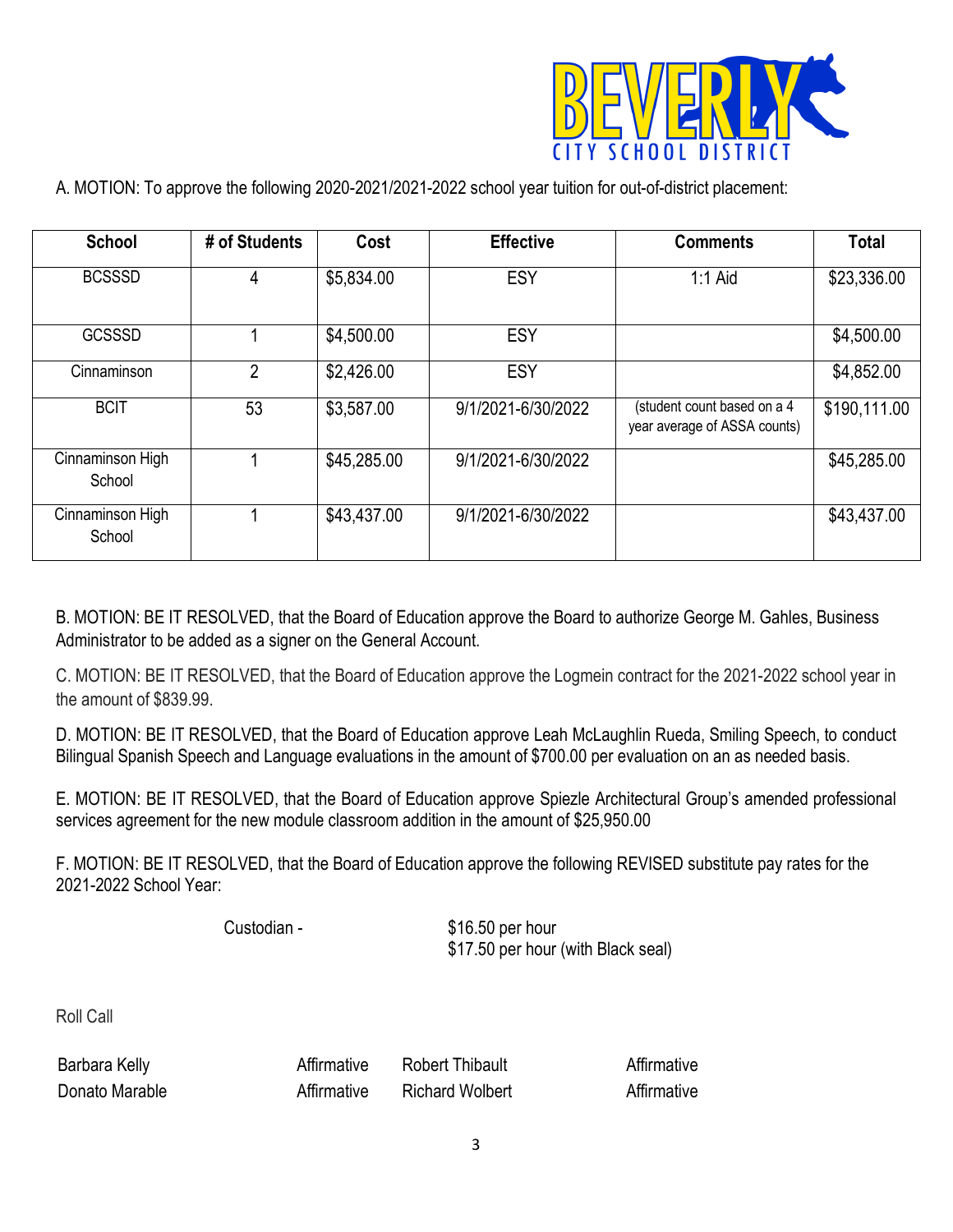

# PERSONNEL:

10. Consent Agenda:

A motion was made by Barbara Kelly and seconded Donato Marable by to approve the following action items A through P will be considered under consent agenda. Any item that requires further discussion may be pulled from the consent agenda and acted upon separately.

A. MOTION: BE IT RESOLVED, that the Board of Education approve Dr. Elizabeth Giacobbe as the Superintendent of the Beverly City School District.

B. MOTION: BE IT RESOLVED, that the Board of Education approve Dr. Elizabeth Giacobbe as the Principal of the Beverly City School District.

C. MOTION: BE IT RESOLVED, that the Board of Education approve to adjust salaries for the following teacher by virtue of the accumulations of advanced status credits on the salary guide in accordance with Board-BEA negotiated agreement for the 2021-2022 school year, said adjustments to be paid the first reasonable pay period:

| .eacher                                 | rom                         | Эlс<br>salary   |                               | Salarv<br>New   |
|-----------------------------------------|-----------------------------|-----------------|-------------------------------|-----------------|
| $\cdots$<br><b>Shockley</b><br>Meredith | $\cdots$<br>BΑ<br>Step<br>п | ,667.00<br>\$59 | Step<br>^ ס<br>אר<br><b>J</b> | ,367.00<br>\$63 |

D. MOTION: BE IT RESOLVED, that the Board of Education approve the REVISED FMLA for Caitlin Stone, to return October 4, 2021.

E. MOTION: BE IT RESOLVED, that the Board of Education approve the resignation of Jeremiah Charles, Paraprofessional, effective August 9, 2021.

F. MOTION: BE IT RESOLVED, that the Board of Education approve Audrey McMillian, Paraprofessional, Step #11, at the rate of \$18.55 per hour, effective September 1, 2021 through June 30, 2022.

G. MOTION: BE IT RESOLVED, that the Board of Education approve Denasia Jennings, Paraprofessional, Step #11, at the rate of \$18.55 per hour, effective September 1, 2021 through June 30, 2022.

H.MOTION:BE IT RESOLVED, that the Board of Education approve the resignation of Mikaela Santucci, Paraprofessional, effective August 10, 2021.

I. MOTION: BE IT RESOLVED, that the Board of Education approve Kelsey Meyer, Paraprofessional, Step #11, at the rate of \$18.55 per hour, effective September 1, 2021 through June 30, 2022.

J. MOTION: BE IT RESOLVED, that the Board of Education approve Jaelynn Hernandez, Paraprofessional, Step #11, at the rate of \$18.55 per hour, effective September 1, 2021 through June 30, 2022.

K. MOTION: BE IT RESOLVED, that the Board of Education approve Dawn Jones, Paraprofessional, Step #11, at the rate of \$18.55 per hour, effective September 1, 2021 through June 30, 2022.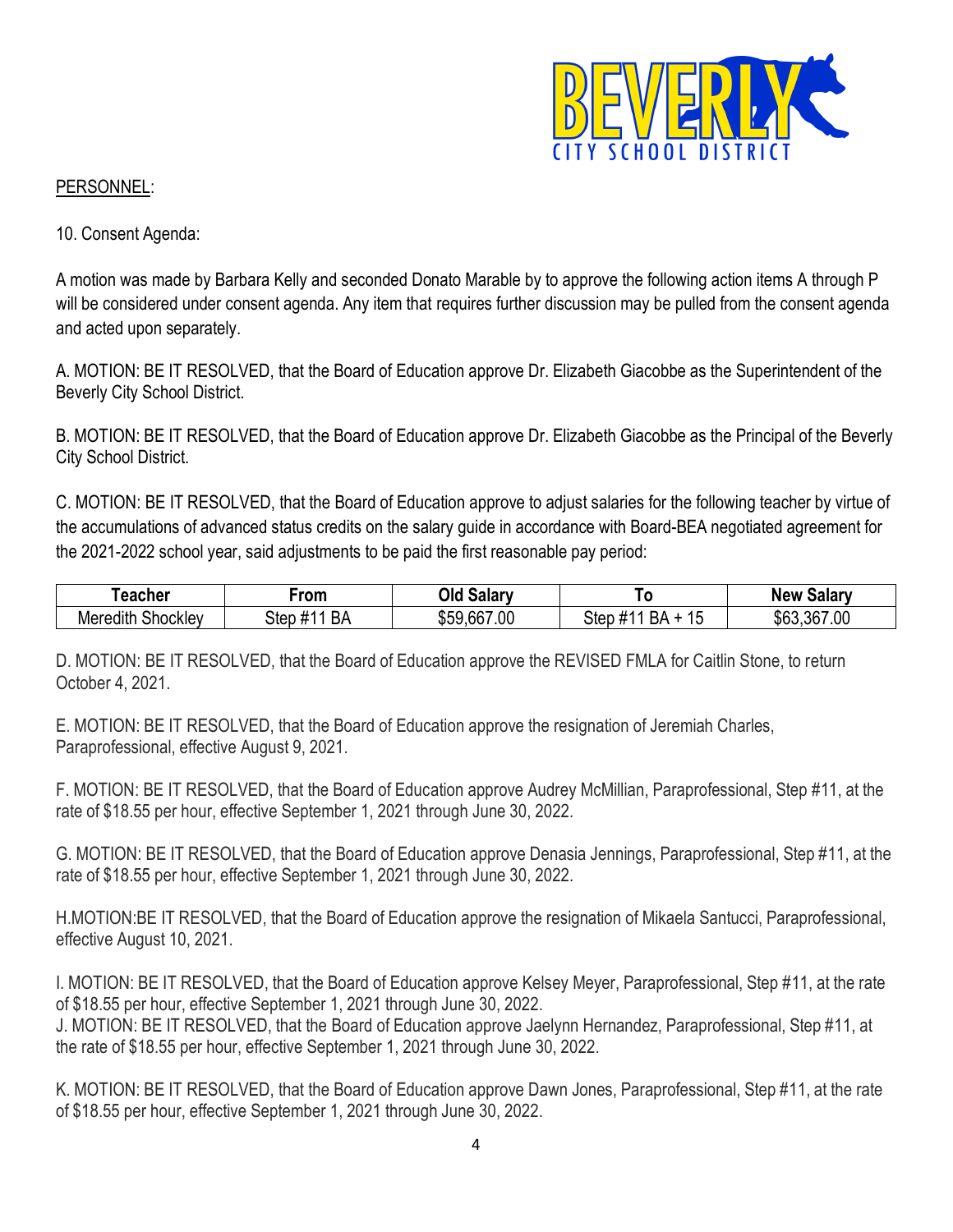

L. MOTION: BE IT RESOLVED, that the Board of Education approve Kenya Marshall, Paraprofessional, Step #11, at the rate of \$18.55 per hour, effective September 1, 2021 through June 30, 2022.

M. MOTION: BE IT RESOLVED, that the Board of Education approve Edward Carragher, Bus Driver, \$5,000.00 annual stipend for Palmyra bus run, effective September 1, 2021 to June 30, 2022.

N. MOTION: BE IT RESOLVED, that the Board of Education approve Alanna Schwoebel, Paraprofessional, Step #11, at the rate of \$18.55 per hour, effective September 1, 2021 through June 30, 2022.

O. MOTION: BE IT RESOLVED, that the Board of Education approve Jose Williams, Substitute Custodian at the rate of \$16.50 per hour, effective August 20, 2021.

P. MOTION: BE IT RESOLVED, that the Board of Education approve the termination of Lekette Shim, Paraprofessional effective August 18, 2021.

Roll Call

| <b>Barbara Kelly</b> | ndauit                |  |
|----------------------|-----------------------|--|
| Donato Marable       | Wolbert<br>⊟Richard : |  |

### CURRICULUM & INSTRUCTION:

### 11. Consent Agenda:

A motion was made by Barbara Kelly and seconded Donato Marable by to approve the following action items A through R will be considered under consent agenda. Any item that requires further discussion may be pulled from the consent agenda and acted upon separately.

A. MOTION: BE IT RESOLVED, that the Board of Education approve the Tools of the Mind Curriculum for Pre-Kindergarten for the 2021-2022 school year.

B. MOTION: BE IT RESOLVED, that the Board of Education approve to approve employees children to attend the school in Beverly in accordance with Board policy 5111:

> Lois Harmon – C.H. , C.H., J.H. Peg Gunkel – C.G. Ed Carragher – D.C.

C. MOTION: BE IT RESOLVED, that the Board of Education approve the contract of SGO/SGP/Teacher Evaluation Scoring Sheet Employment Proposal of Michael McConnell for the 2021-2022 school year in the amount of \$3,000.00.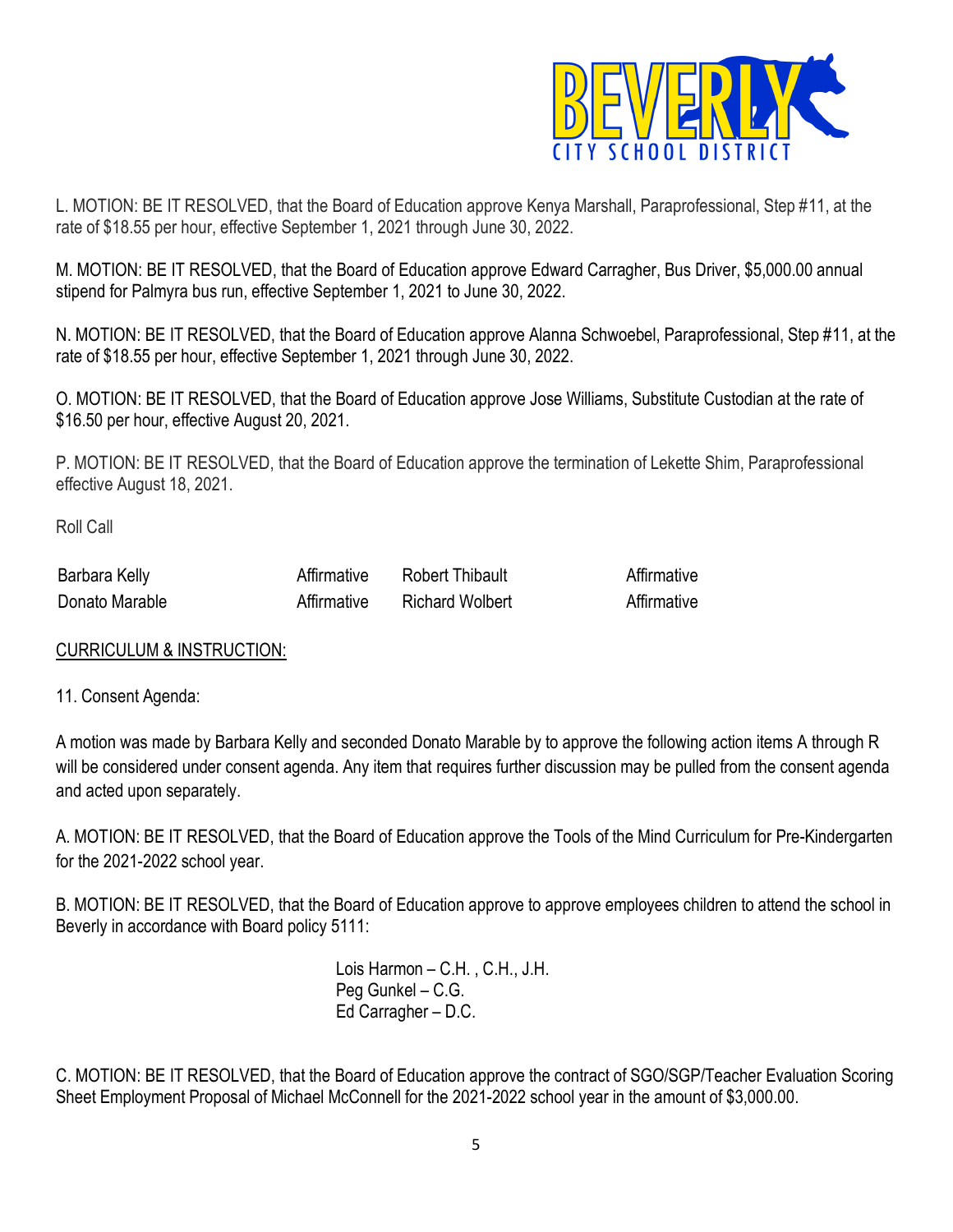

D. MOTION: BE IT RESOLVED, that the Board of Education approve the Danielson model for teacher evaluation for the 2021-2022 school year.

E. MOTION: BE IT RESOLVED, that the Board of Education approve the renewal of Reflex Math Site License for all students at a rate of \$3,295.00.

F.MOTION:BE IT RESOLVED, that the Board of Education approve the Beverly City School District Burlington County Mentoring Plan for the 2021-2022 school year.

G. MOTION: BE IT RESOLVED, that the Board of Education approve the Beverly City School District Safety and Security Plan for the 2021-2022 school year.

H. MOTION: BE IT RESOLVED, that the Board of Education approve the Beverly City School District Professional Development Plan for the 2021-2022 school year.

I.MOTION: BE IT RESOLVED, that the Board of Education approve the 2021-2022 Student-Family Handbook.

J.MOTION: BE IT RESOLVED, that the Board of Education approve the 2021-2022 Staff Handbook.

K. MOTION: BE IT RESOLVED, that the Board of Education approve to accept the grant award for the FY22 IDEA in the amount of:

### Basic: \$122,570.00 Preschool: \$3,410.00

L.MOTION: BE IT RESOLVED, that the Board of Education approve the renewal quote for products and services using Schoolnet (edConnectNJ) in the amount of \$10,867.24 for the 2021-2022 school year.

M. MOTION: BE IT RESOLVED, that the Board of Education approve the music curriculum for the 2021-2022 school year.

N. MOTION: BE IT RESOLVED, that the Board of Education approve the renewal of Schoolwide Fundamentals Unlimited virtual resources in the amount of \$2,197.00 for schoolwide access.

O. MOTION: BE IT RESOLVED, that the Board of Education approved the REVISED 2021-2022 school year calendar.

P. MOTION: BE IT RESOLVED, that the Board of Education approve the counseling proposal funded by the Title IV grant monies in the amount of \$12,086.00.

Q. MOTION: BE IT RESOLVED, that the Board of Education approve Amie Jones as a mental health counselor twice a month for ten months in the amount of \$151.00 per hour, four hours a day for a total not to exceed \$12,086.00, funded by Title IV.

R. MOTION: BE IT RESOLVED, that the Board of Education approve the Emergency Virtual or Remote Instruction Plan for Beverly City School District.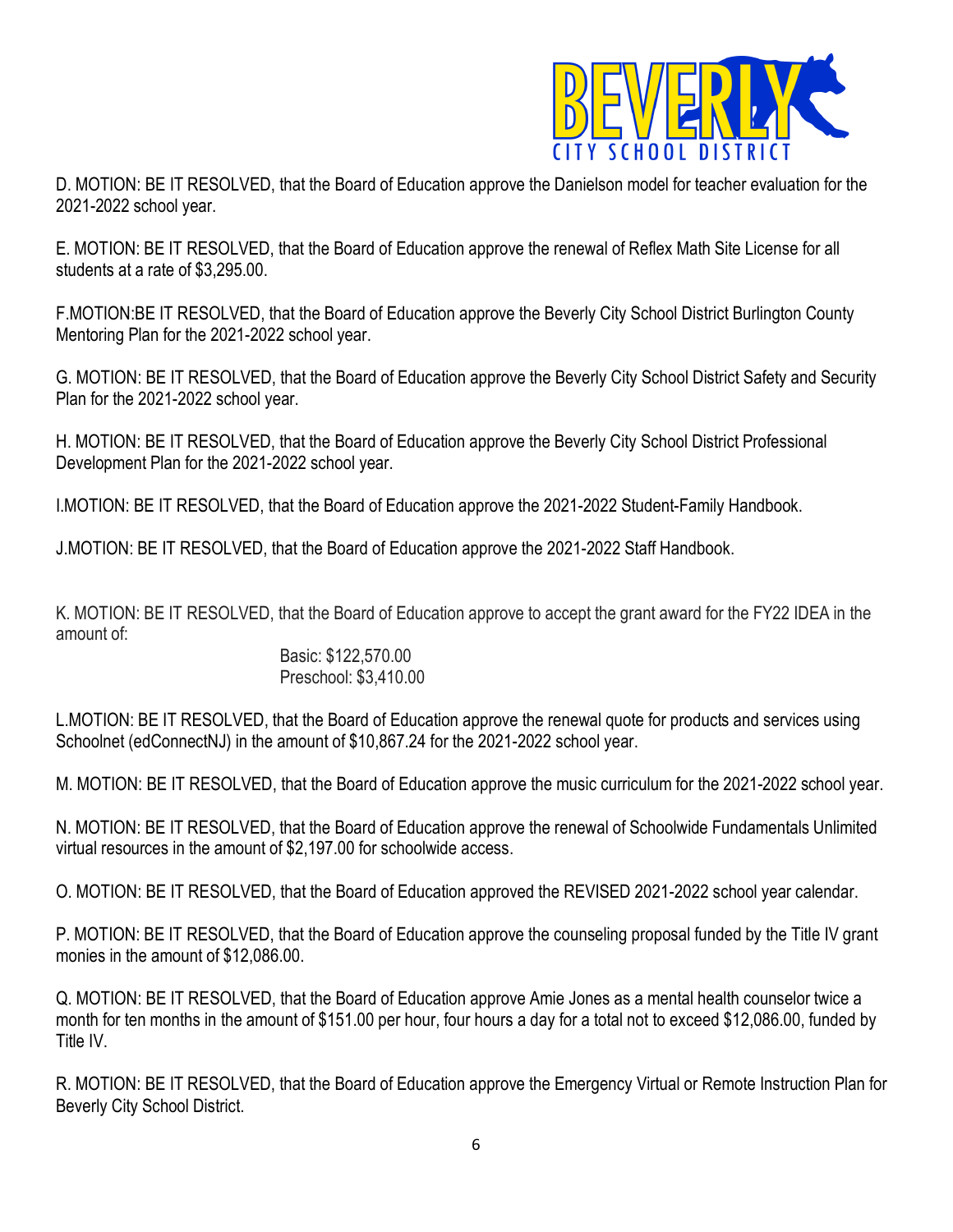

Roll Call

| Barbara Kelly  | ⊺hibault<br>Rohert |  |
|----------------|--------------------|--|
| Donato Marable | Richard Wolbert    |  |

### PROFESSIONAL DEVELOPMENT:

12. Consent Agenda:

A motion was made by Barbara Kelly and seconded Donato Marable by to approve the following action items A and B will be considered under consent agenda. Any item that requires further discussion may be pulled from the consent agenda and acted upon separately.

A. MOTION: BE IT RESOLVED, that the Board of Education approve the professional development in the amount of \$100 per day for the following staff:

- Kayla Costigan
- Audrey McMillian
- Francesca DiMedio
- Heather Farrelly
- Heather Fischer
- Meredith Shockley

B. MOTION: BE IT RESOLVED, that the Board of Education approve the professional development for Brian Savage to attend the Fall Conference for NAFIS Impact Aid Fall Conference on September 19-21, 2021, the amount is \$1,500.

Roll Call

| :Barr<br><b>Aeliv</b> |                    |  |
|-----------------------|--------------------|--|
| <b>Uonato Marable</b> | Wolbert<br>∖hard ∶ |  |

13. Old Business –

- Modular Units - The contract is currently under attorney review and paperwork is progressing on the purchase of the modular unit which will hold six (6) classrooms.

14. New Business

There was no new business this month.

### 15. Correspondence